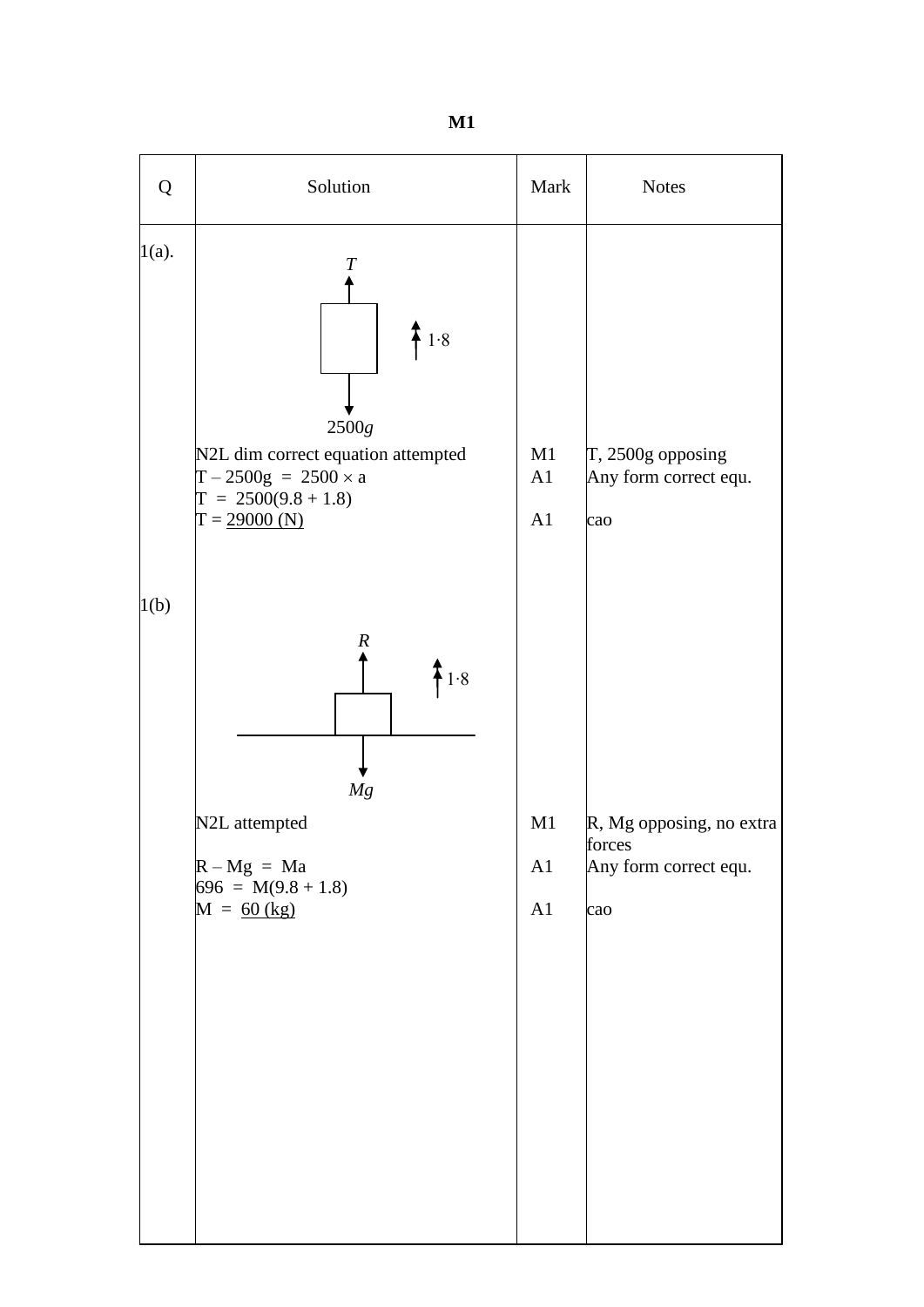| Q        | Solution                                                                         | Mark     | <b>Notes</b>          |
|----------|----------------------------------------------------------------------------------|----------|-----------------------|
| $2(a)$ . | $\boldsymbol{R}$<br>$\,F$<br>3g                                                  |          |                       |
|          | Resolve vertically $R = 3g$<br>$F = \mu R = \frac{6}{49} \times 3 \times 9.8$    | B1       | May be implied        |
|          | $F = 3.6(N)$                                                                     | B1       |                       |
|          | $N2L$ F = ma<br>$\pm 3.6 = 3a$                                                   | M1       | used                  |
|          | $a = -1.2$ (ms <sup>-2</sup> )                                                   | A1       | needs to see -        |
| 2(b)     | Using $v^2 = u^2 + 2$ as with u=9, v=0,a=(-)1.2<br>$0 = 9^2 + 2 \times (-1.2)$ s | M1<br>A1 | allow sign errors, oe |
|          | $s = 33.75$ (m)                                                                  | A1       | allow -33.75          |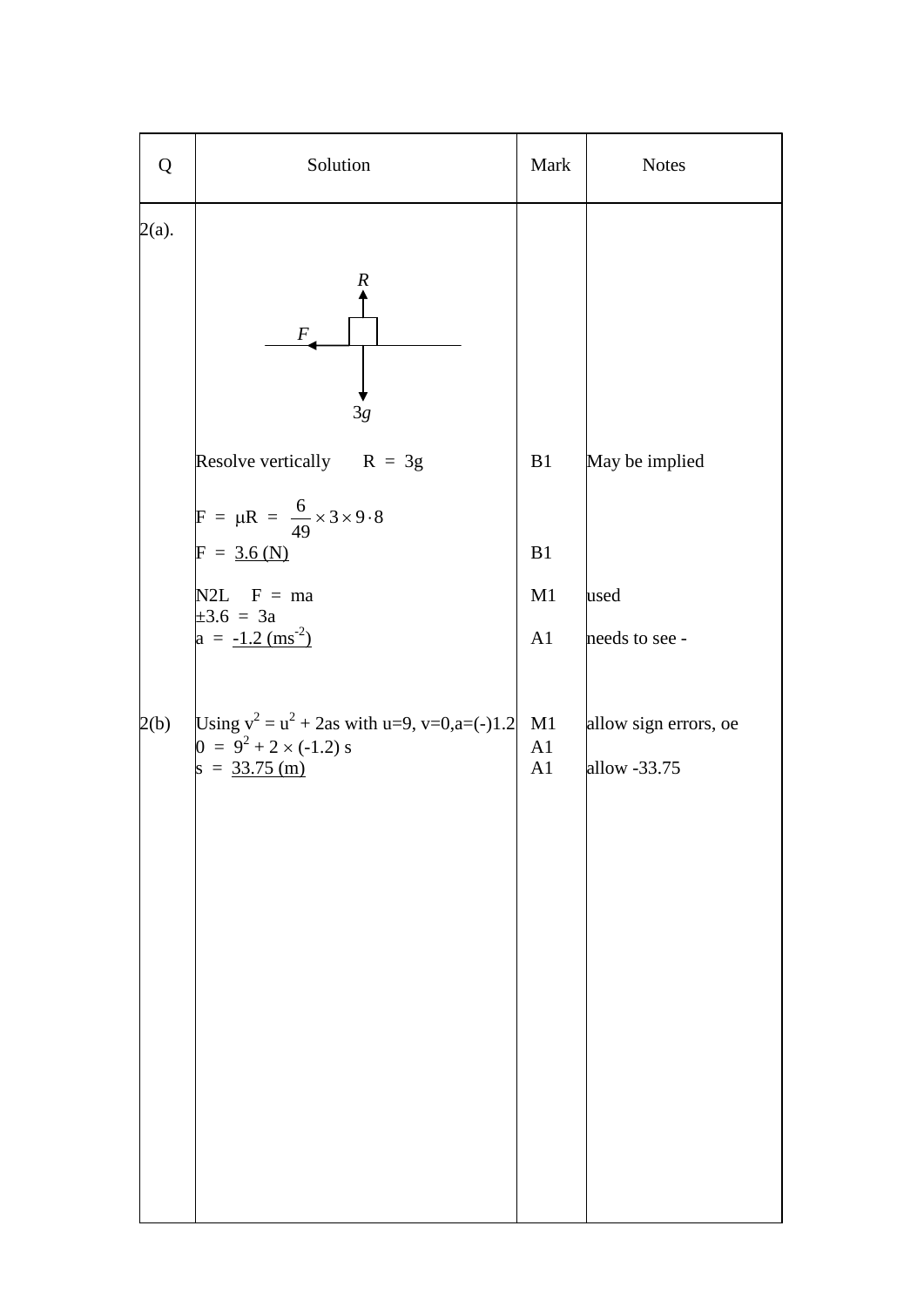| Q          | Solution                                                                                                                                  | Mark           | <b>Notes</b>                                        |
|------------|-------------------------------------------------------------------------------------------------------------------------------------------|----------------|-----------------------------------------------------|
| 3.         |                                                                                                                                           |                |                                                     |
|            | $\tau$<br>$-3$<br>$\boldsymbol{B}$<br>$\boldsymbol{A}$<br>$6\,\mathrm{kg}$<br>$2\ \mathrm{kg}$<br>$V_A$<br>$v_B$                          |                |                                                     |
| 3(a)       | Conservation of momentum<br>$6 \times 7 + 2 \times (-3) = 6v_A + 2v_B$<br>$v_B = 2 v_A$<br>$42-6 = 6v_A + 2 \times 2v_A$<br>$36 = 10 v_A$ | M1<br>A1<br>m1 | dim correct equation<br>used                        |
|            | $v_A = 3.6$<br>$v_B = 7.2 \text{ (ms}^{-1})$                                                                                              | A1             |                                                     |
| 3(b)       | Restitution equation                                                                                                                      | M1             | attempted, ft c's vs, e on<br>correct side. No more |
|            | $7.2 - 3.6 = -e(-3 - 7)$<br>$3.6 = 10e$<br>$e = 0.36$                                                                                     | A1<br>A1       | than one sign error.<br>cao                         |
| $\beta(c)$ | $I = 2 \times 7.2 - 2 \times (-3)$<br>$I = 14.4 + 6$                                                                                      | M1             | allow $6(7-3.6)$                                    |
|            | $I = 20.4$ (Ns)                                                                                                                           | A1             | cao                                                 |
|            |                                                                                                                                           |                |                                                     |
|            |                                                                                                                                           |                |                                                     |
|            |                                                                                                                                           |                |                                                     |
|            |                                                                                                                                           |                |                                                     |
|            |                                                                                                                                           |                |                                                     |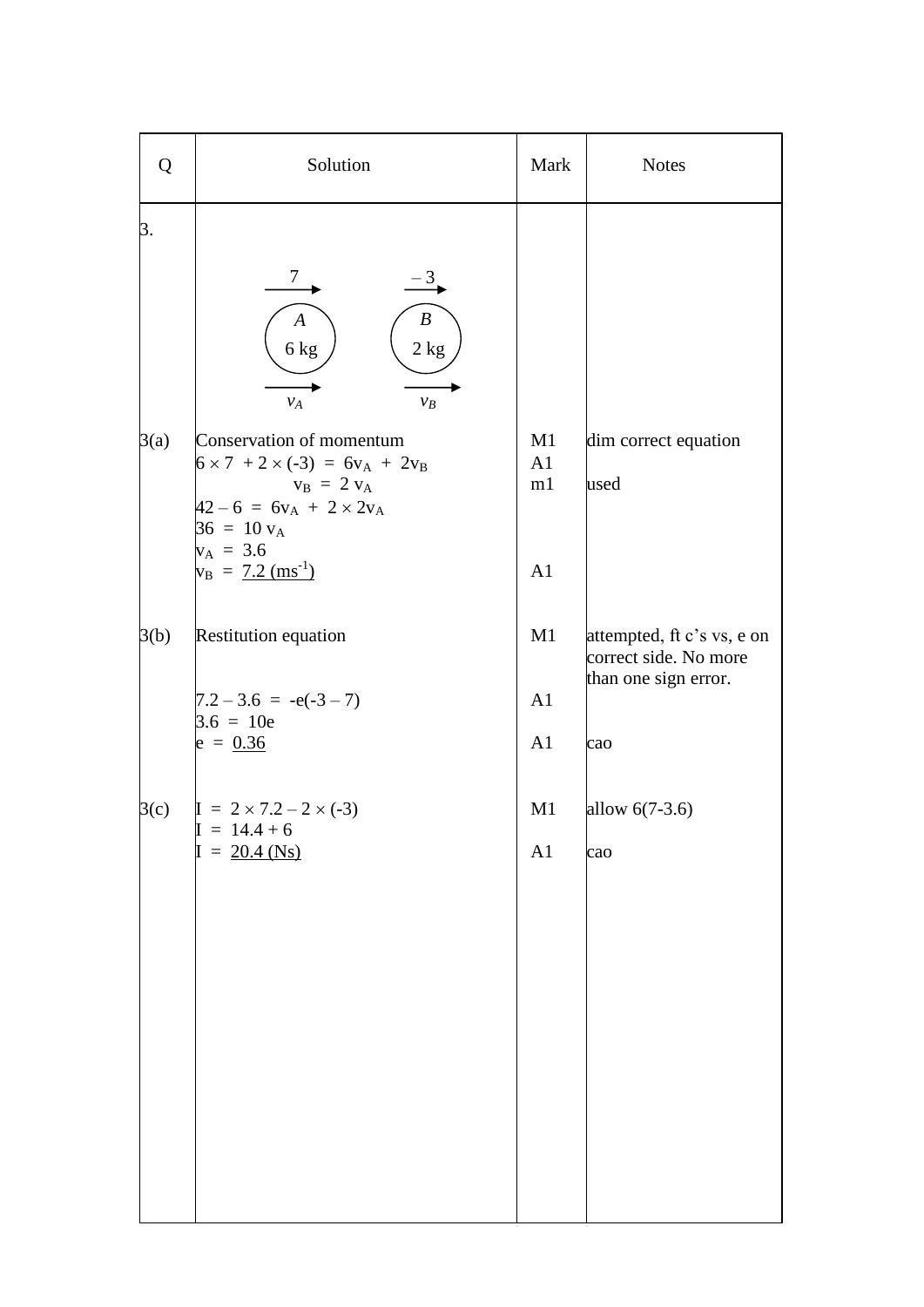| Q  | Solution                                                                                                 | Mark                       | <b>Notes</b>                       |
|----|----------------------------------------------------------------------------------------------------------|----------------------------|------------------------------------|
| 4. | $\overline{T}$<br>$\boldsymbol{T}$<br>3g<br>Mg                                                           |                            |                                    |
|    | Apply N2L to B<br>$Mg - T = Ma$                                                                          | M1<br>A1                   | dim correct equation               |
|    | Apply N2L to A<br>$T-3g = 3a$                                                                            | M1<br>A1                   | dim correct equation               |
|    | Adding<br>$Mg - 3g = 0.4g(M + 3)$<br>$M - 3 = 0.4M + 1.2$<br>$0.6M = 4.2$                                | m1                         | correct method.<br>dep on both M's |
|    | $M = 7$                                                                                                  | A1                         | cao                                |
|    | $T = 3 \times 9.8 + 3 \times 0.4 \times 9.8$<br>$T = 41.16$ (N)                                          | A1                         | cao                                |
|    | Alternative solution<br>Apply N2L to A<br>$T-3g = 3a$<br>$T = 3(9.8 + 0.4 \times 9.8)$<br>$T = 41.16(N)$ | M1<br>A1<br>A <sub>1</sub> | dim. correct equation<br>cao       |
|    | Apply N2L to B<br>$Mg - T = Ma$<br>$9.8M - 0.4 \times 9.8M = 41.16$<br>$5.88M = 41.16$                   | M1<br>A1<br>m1             | dim correct equation               |
|    | $M = 7$                                                                                                  | A <sub>1</sub>             | cao                                |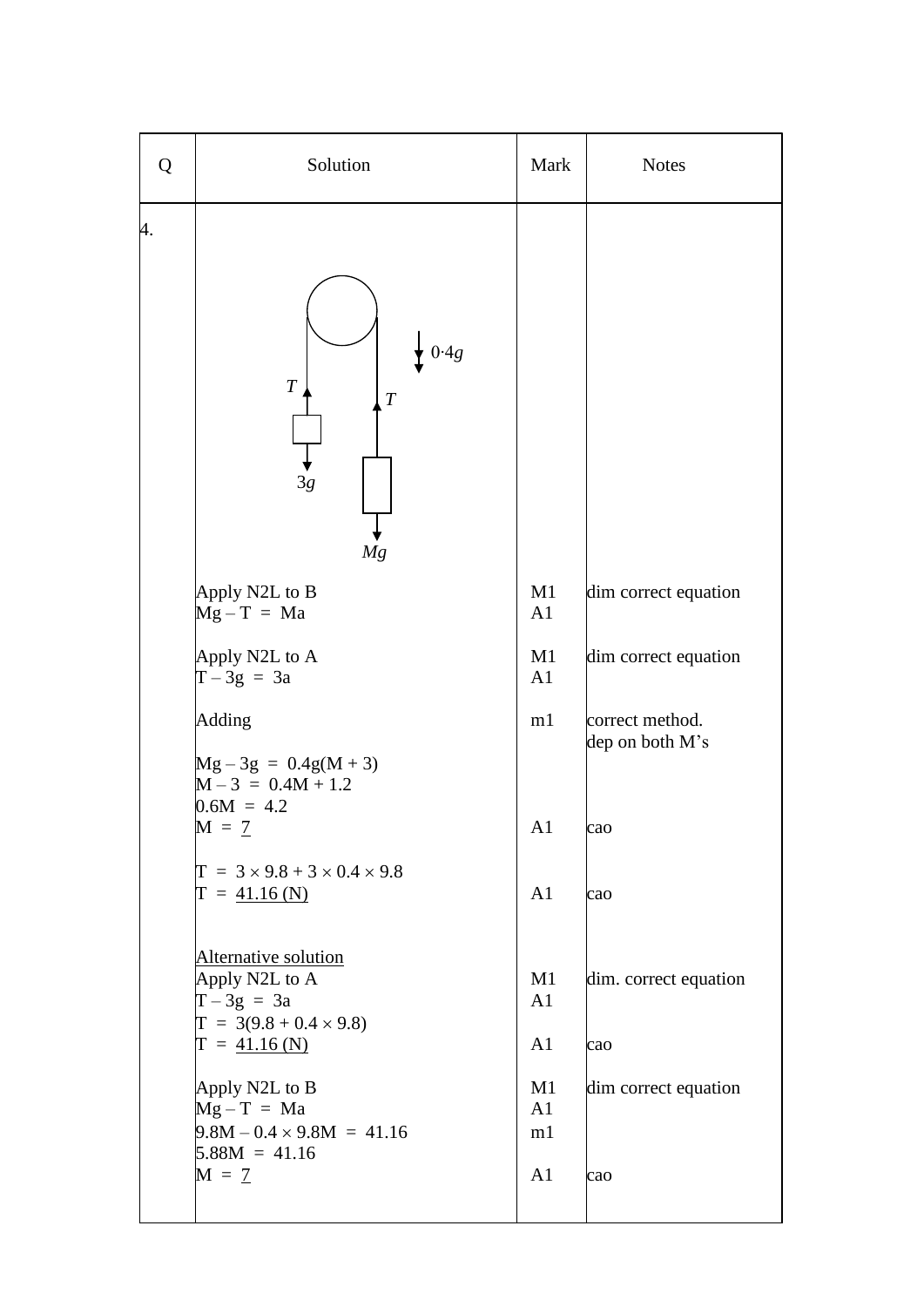| Solution                                                                                                                                               | Mark                                   | <b>Notes</b>                                            |
|--------------------------------------------------------------------------------------------------------------------------------------------------------|----------------------------------------|---------------------------------------------------------|
| $\boldsymbol{R}$<br>39g<br>$\alpha$                                                                                                                    |                                        |                                                         |
| Resolve perp to plane<br>$R = 39g\cos\alpha$<br>R = $39 \times 9.8 \times \frac{12}{13}$ = 352.8 N<br>$F = \mu R$<br>$F = 0.3 \times 352.8$            | M1<br>m1                               | allow sin or cos                                        |
| N2L down slope<br>$39$ gsin $\alpha$ - F = 39a<br>$39 \times 9.8 \times \frac{5}{13} - 105.84 = 39a$<br>$a = 1.0554$<br>$a = 1.06$ (ms <sup>-2</sup> ) | M1<br>A1<br>A1                         | si<br>dim correct equation, -F                          |
| N2L up slope<br>$T - 39$ gsin $\alpha$ - F = 39a<br>$T = 147 + 105.84 + 39 \times 0.4$<br>$T = 268.44$ (N)                                             | M1<br>A <sub>1</sub><br>A <sub>1</sub> | dim correct equation,<br>all forces, sin/cos, -F<br>cao |
|                                                                                                                                                        | $F = 105.84 N$                         | A <sub>1</sub>                                          |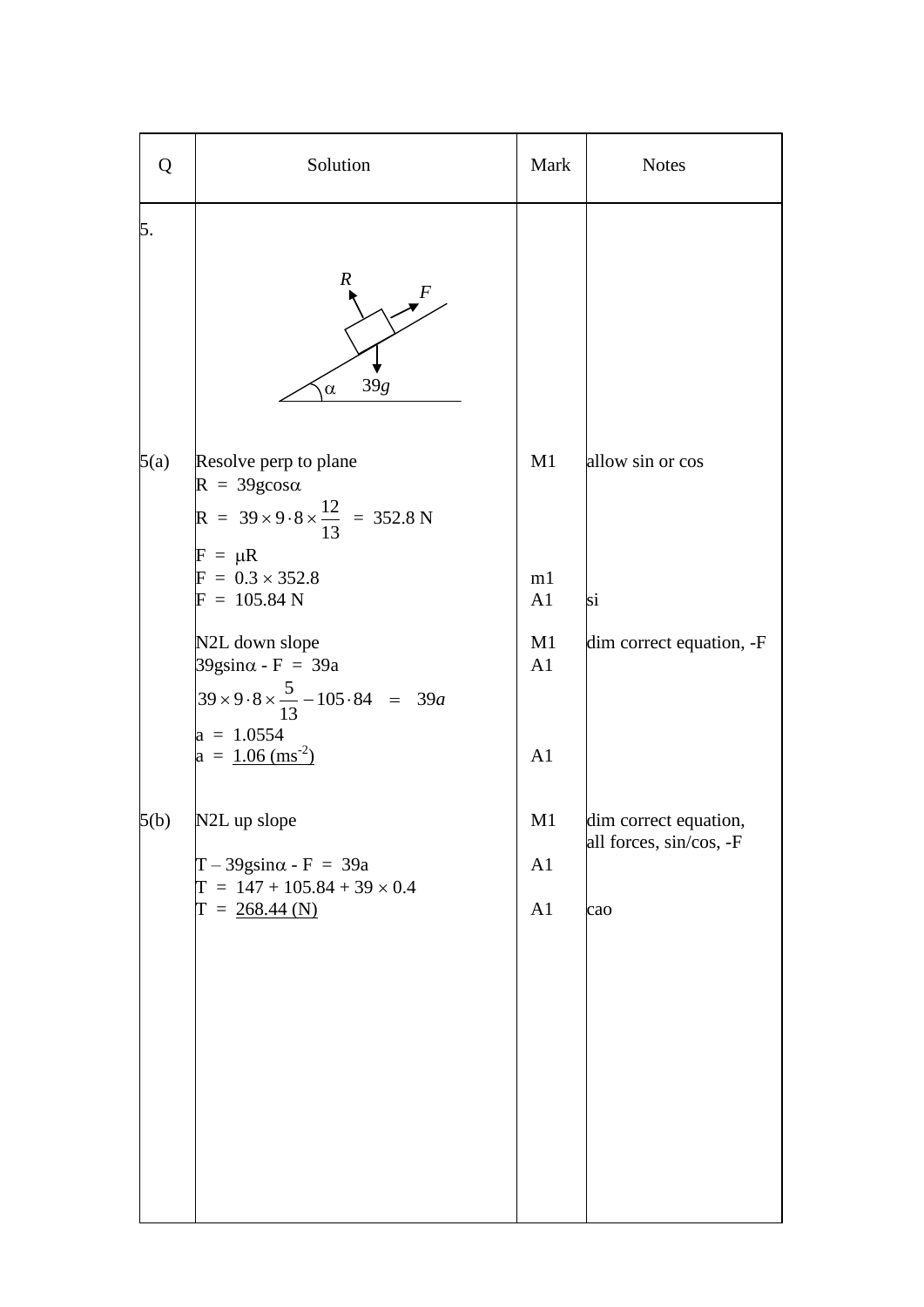| Q  | Solution                                                                                                                                                                                                                                                                                                      | Mark                                         | <b>Notes</b>                  |
|----|---------------------------------------------------------------------------------------------------------------------------------------------------------------------------------------------------------------------------------------------------------------------------------------------------------------|----------------------------------------------|-------------------------------|
| 6. | $T\,\mathrm{N}$<br>$\alpha$<br>$\approx 30 \text{ N}$<br>$^{\prime}$ 4g<br>Resolve vertically<br>Tsin $\alpha = 4g$<br>Resolve horizontally<br>Tcos $\alpha = 30$<br>Dividing<br>$\tan \alpha = \frac{4 \times 9.8}{30}$<br>$\alpha = 52.5(7)^{\circ}$<br>$T^2 = (4 \times 9.8)^2 + (30)^2$<br>$T = 49.36(N)$ | M1<br>A1<br>M1<br>A1<br>m1<br>A1<br>m1<br>A1 | dep on both M's<br>cao<br>cao |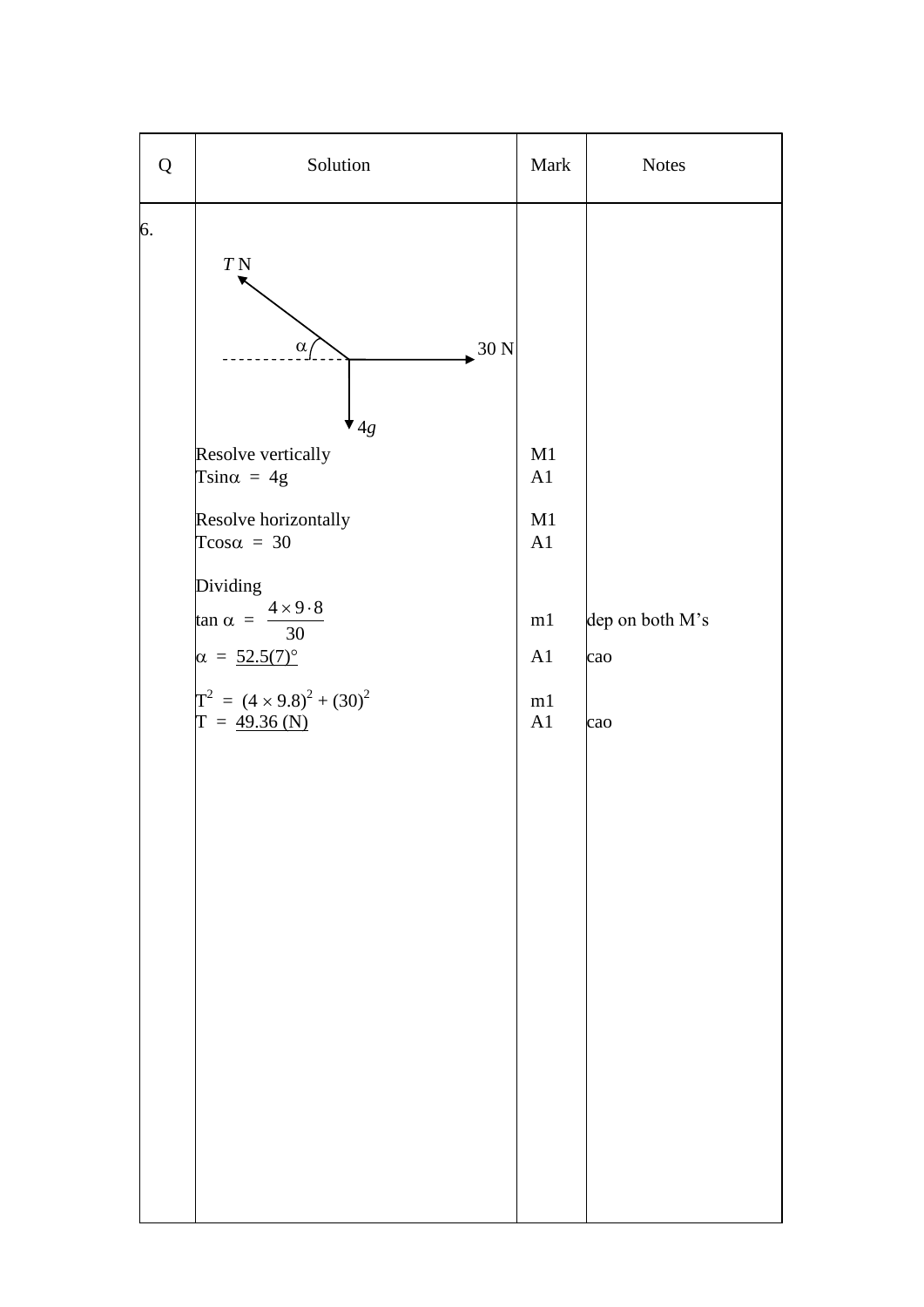| Q    | Solution                                                                                                                                                     | Mark                 | <b>Notes</b>                                                                                             |
|------|--------------------------------------------------------------------------------------------------------------------------------------------------------------|----------------------|----------------------------------------------------------------------------------------------------------|
| 7(a) | Using $v = u + at$ with $u=0$ , $a=(\pm)9.8$ , $t=5$<br>$y = 0 + 9.8 \times 5$<br>$v = 49 \text{ (ms}^{-1})$                                                 | M1<br>A1<br>A1       | accept -49                                                                                               |
| 7(b) | $\nu$ ms $^{-1}$<br>49<br>$\overline{4}$<br>$\blacktriangleright t$ s<br>$\overline{O}$<br>5<br>15<br>120                                                    | B1                   | units, labels and correct                                                                                |
| 7(c) | Distance $=$ Area under graph                                                                                                                                | B1<br>B1<br>B1<br>M1 | shape starting $(0,0)$<br>$(0, 0)$ to $(5, v)$<br>$(5, v)$ to $(15, 4)$<br>$(15, 4)$ to $(120, 4)$<br>oe |
|      | Distance = $0.5 \times 5 \times 49 + 0.5(4 + 49) \times 10$<br>$+105 \times 4$<br>Distance = $122.5 + 265 + 420$<br>Distance = $\frac{807.5 \text{ (m)}}{2}$ | B1<br>A1             | any one correct area,<br>ft graph<br>ft graph                                                            |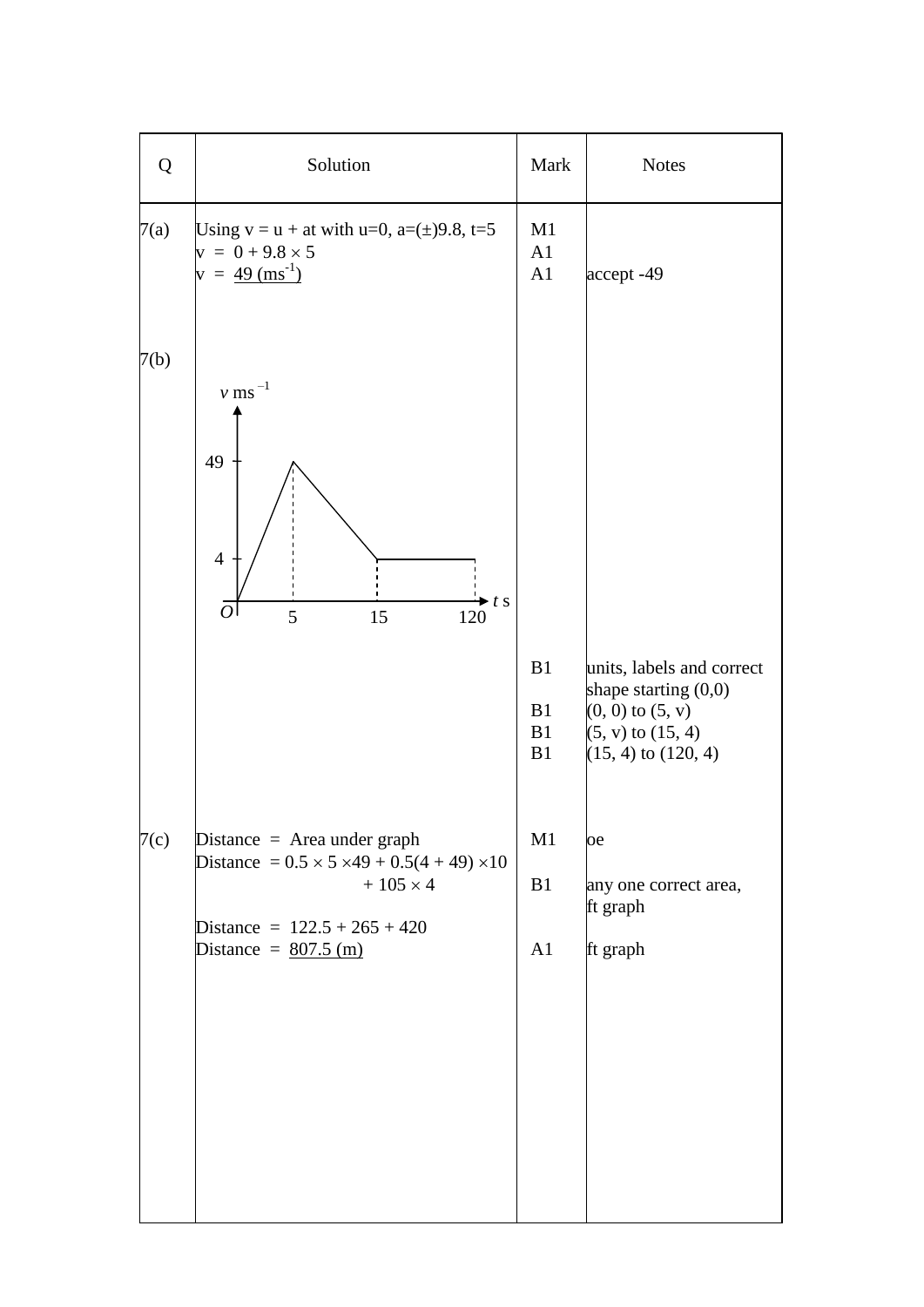| Q    | Solution                                                                                                                               | Mark                                                | <b>Notes</b>                                                                                              |
|------|----------------------------------------------------------------------------------------------------------------------------------------|-----------------------------------------------------|-----------------------------------------------------------------------------------------------------------|
| 8.   | $\boldsymbol{R}$<br>$1-4-x$<br>$\boldsymbol{B}$<br>$\boldsymbol{A}$<br>$\boldsymbol{\mathcal{X}}$<br>$\mathcal{C}_{0}^{0}$<br>5g<br>2g |                                                     |                                                                                                           |
| 8(a) | Resolve vertically<br>$R = 5g + 2g$<br>$R = 7g(N)$                                                                                     | M1<br>A1                                            |                                                                                                           |
| 8(b) | Moments about C<br>$5gx = 2g(1.4 - x)$<br>$5x = 2.8 - 2x$<br>$7x = 2.8$<br>$x = 0.4$<br>$AC = 0.4$ (m)                                 | M1<br>A1<br>A1<br>A1                                | dim correct equation, no<br>extra forces<br>rhs correct<br>lhs correct<br>cao                             |
|      | Alternative solution<br>Moments about A<br>$7gx = 2g \times 1.4$<br>$x = 0.4$ (m)                                                      | M <sub>1</sub><br>A1<br>A1<br>A1<br>SC <sub>1</sub> | dim correct equation<br>rhs correct<br>lhs correct<br>cao<br>No marks at all, one<br>correct moment, sc1. |